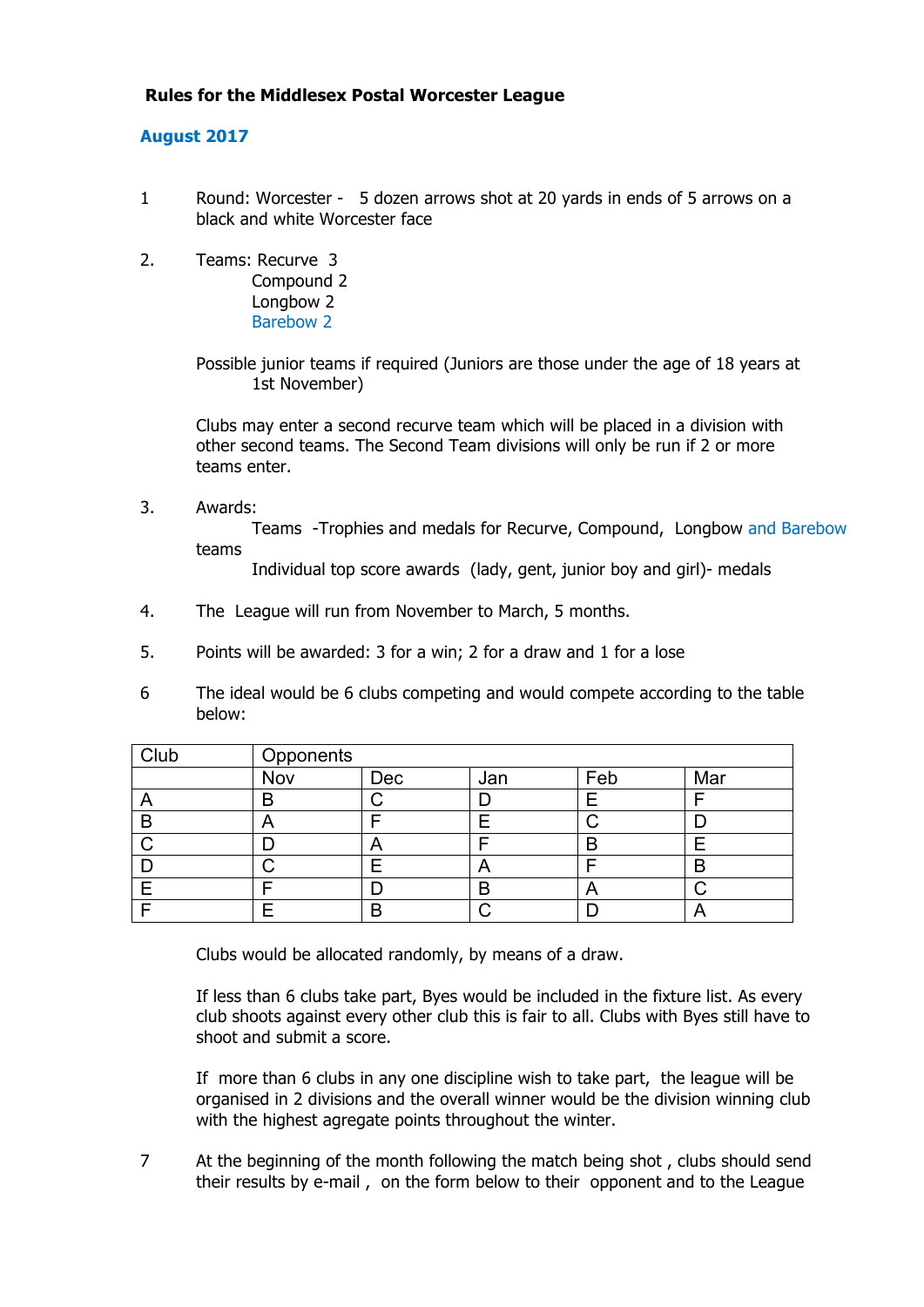Secretary , by 7th of the following month, so that by 10th of the following month results of matches are known. An Excel version will be sent out with the fixture list and should be used for all results.

The League secretary will then publish a table showing the points won by each club.

8. Clubs may only shoot their match within the calendar month. The match should be prearranged. An exception can be made if the the venue becomes unavailable through no fault of the participating club. Matches should not be postponed just because insufficient archers turn up. Matches cannot be shot a second time to try to better scores.

All members must shoot at the same place at the same time, and first and second teams selected by means of their scores at the end of the round .

Exception can be mae for clubs to shoot their matches in more than one session if there is insufficient space at their range for everyone to shoot together atthe same time.

- 9. Archers may only shoot for one club in each league, but may shoot for different clubs in different disciplines.
- 10. Only archers affiliated to Middlesex County Archery Association may take part.